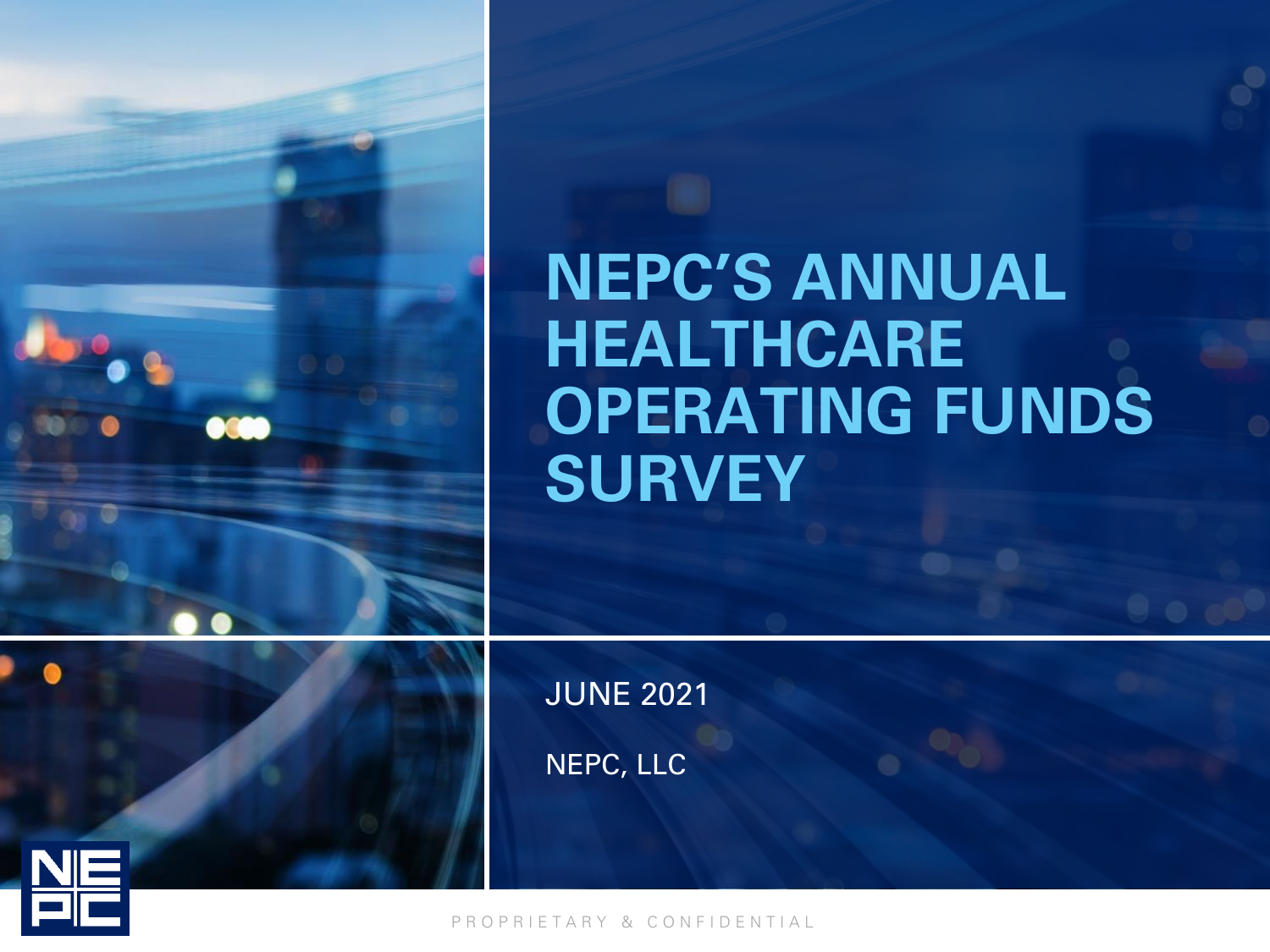### **KEY TAKEAWAYS**



**Despite a volatile 2020, most healthcare organizations generated robust returns during the year 1**



**The change in interest rates remains the greatest threat to healthcare operating portfolios** 



**Healthcare organizations remain optimistic about their investment portfolios following robust market returns in 2020 <sup>3</sup>**



**Cost cutting measures enacted during the depths of the pandemic have largely been reversed <sup>4</sup>**



**On average, healthcare organizations have 2 full time equivalent (FTE) employees dedicated to investments <sup>5</sup>**

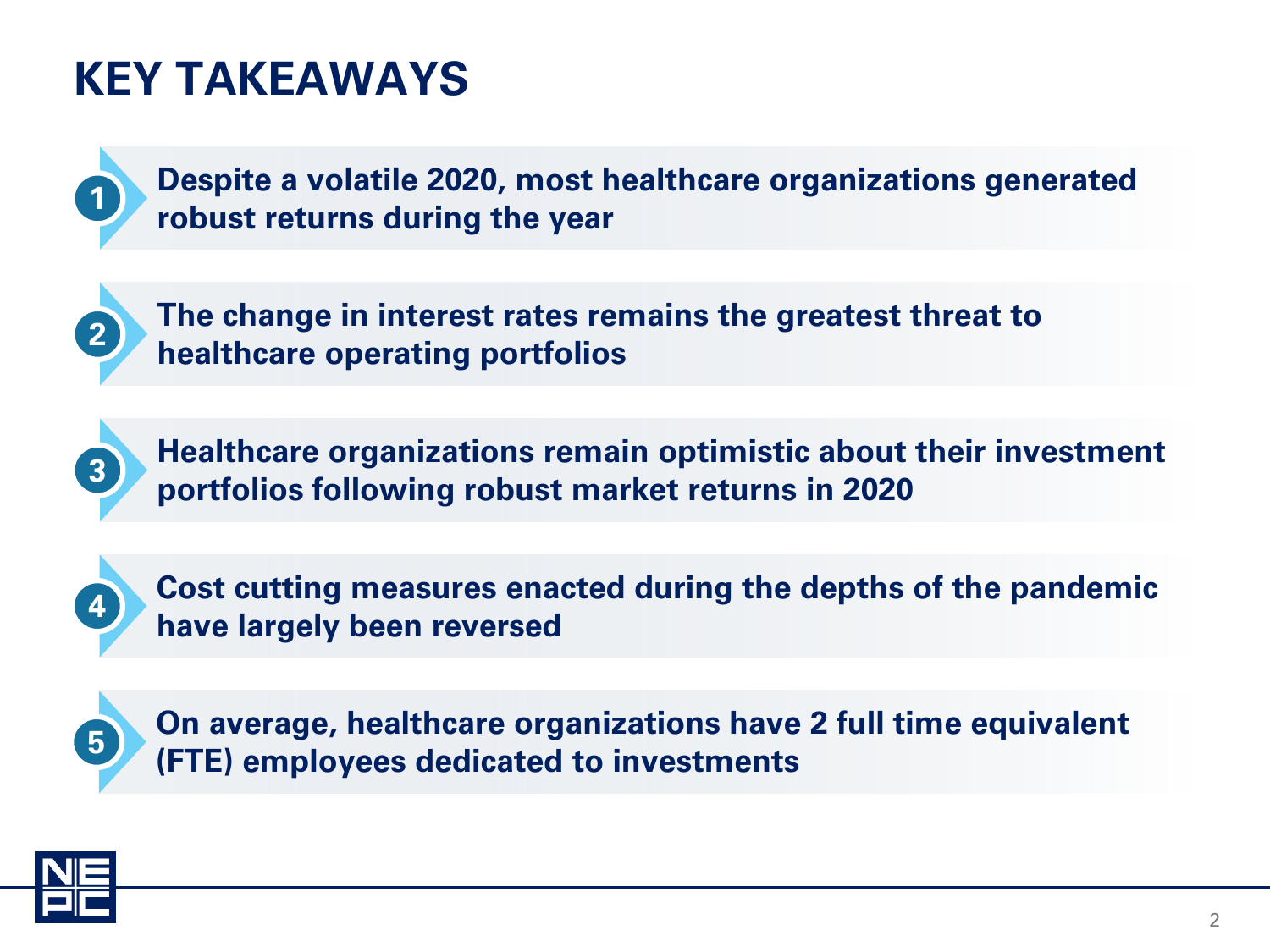# **PERFORMANCE**



 $\bullet$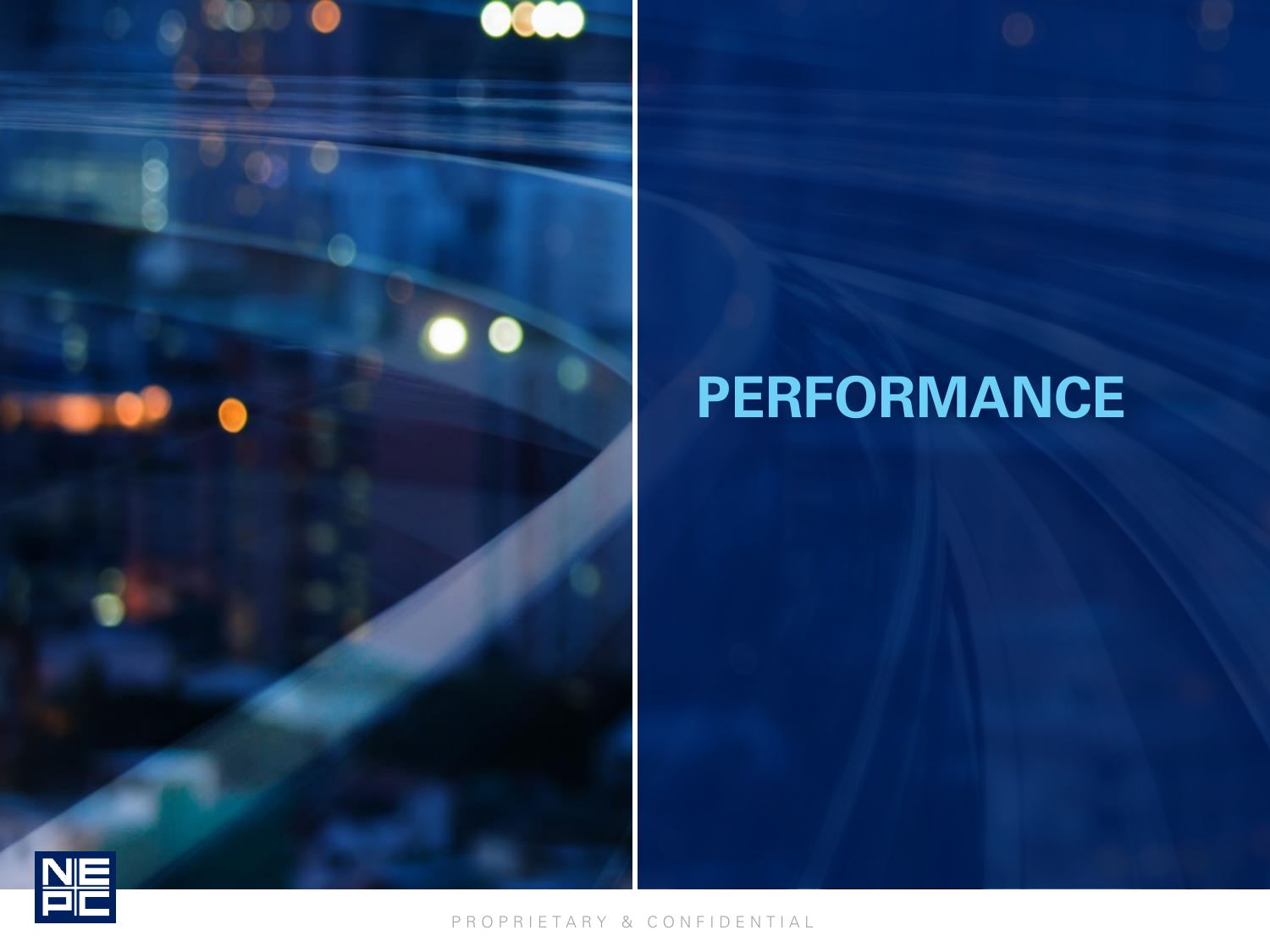### **PERFORMANCE SPOTLIGHT**



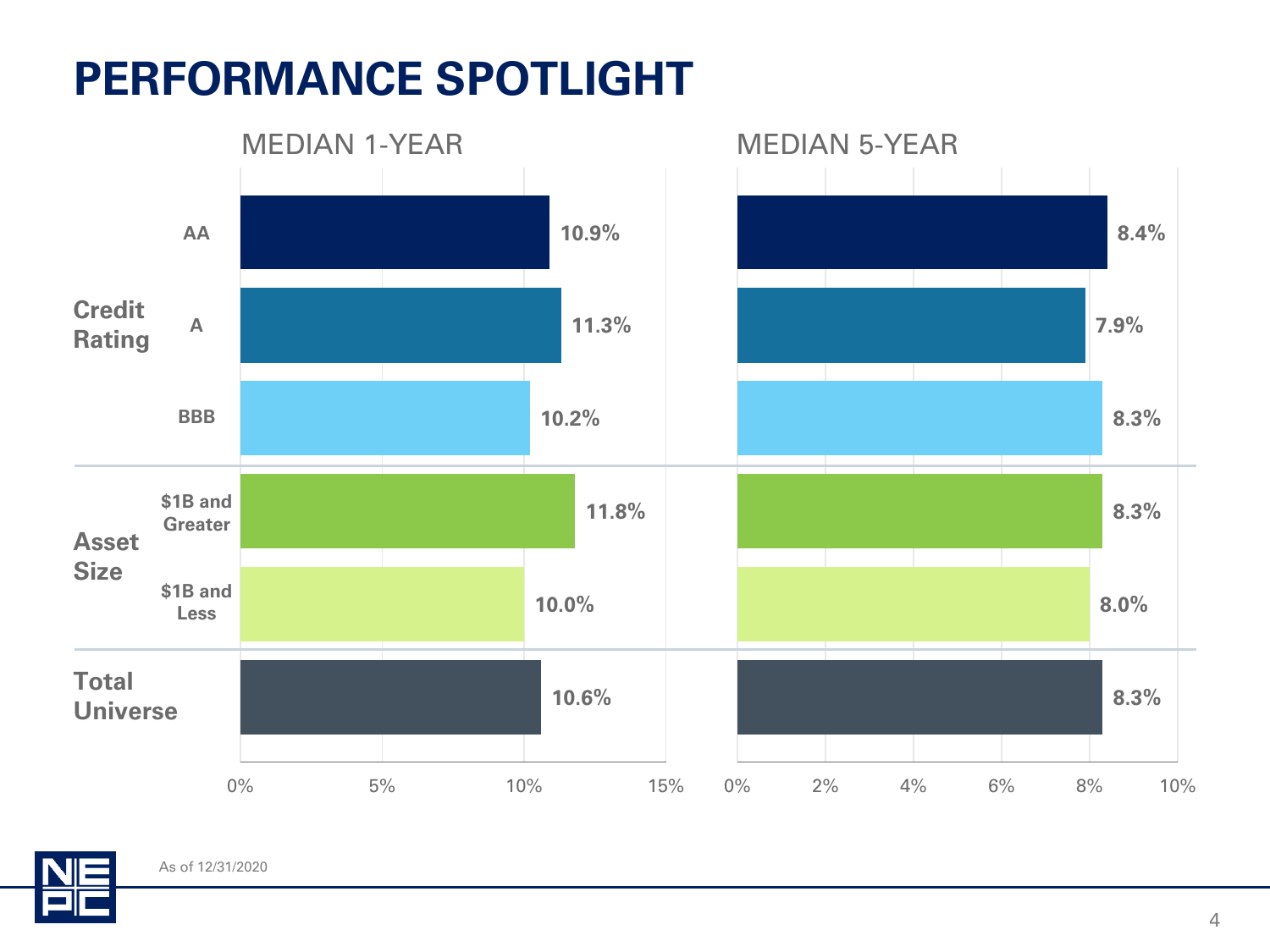### **TOTAL UNIVERSE COMPARISON**





Note: 81 observations Expected risk estimated using NEPC 3/31/2021 assumptions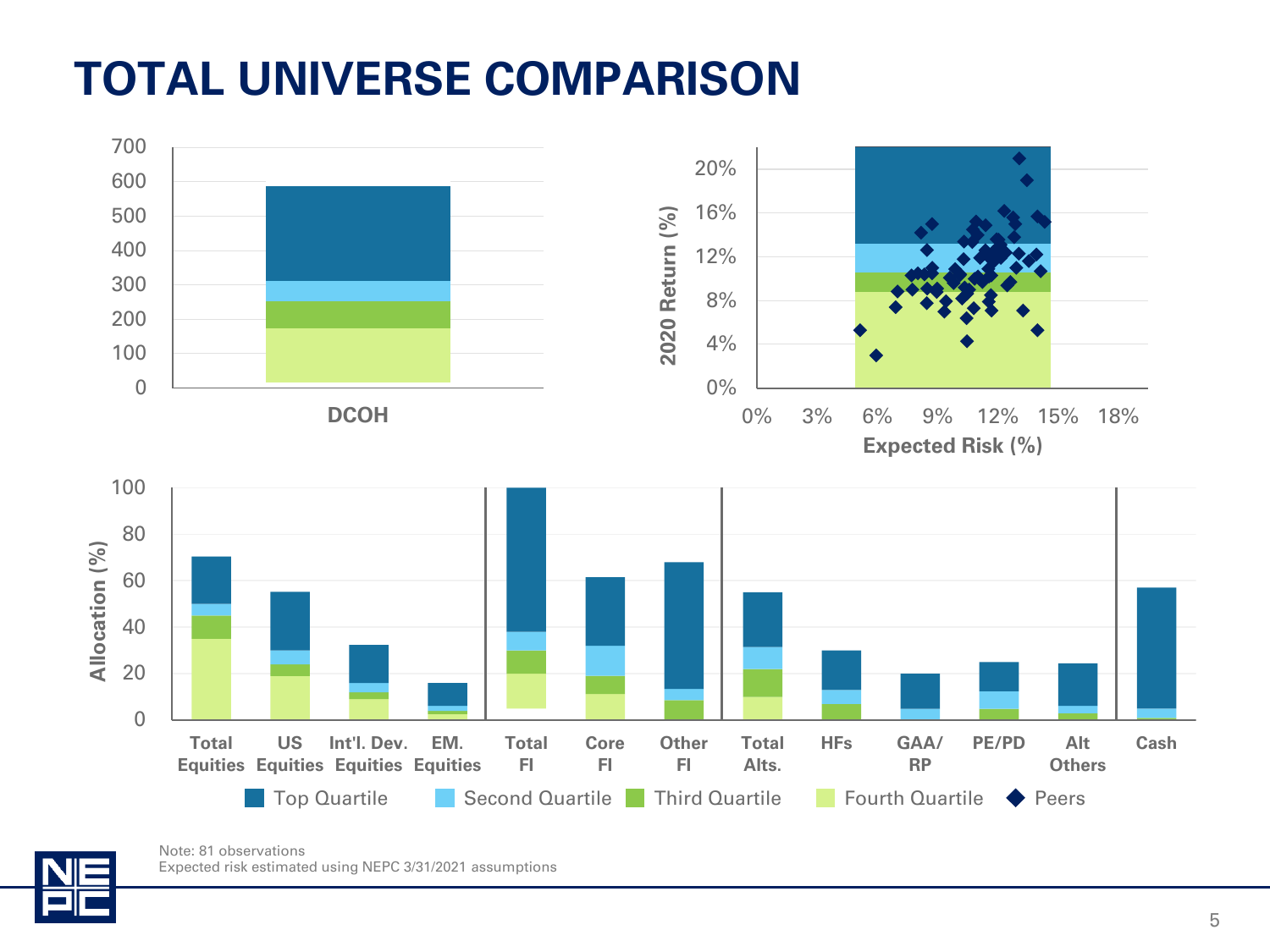

# **OUTLOOK**

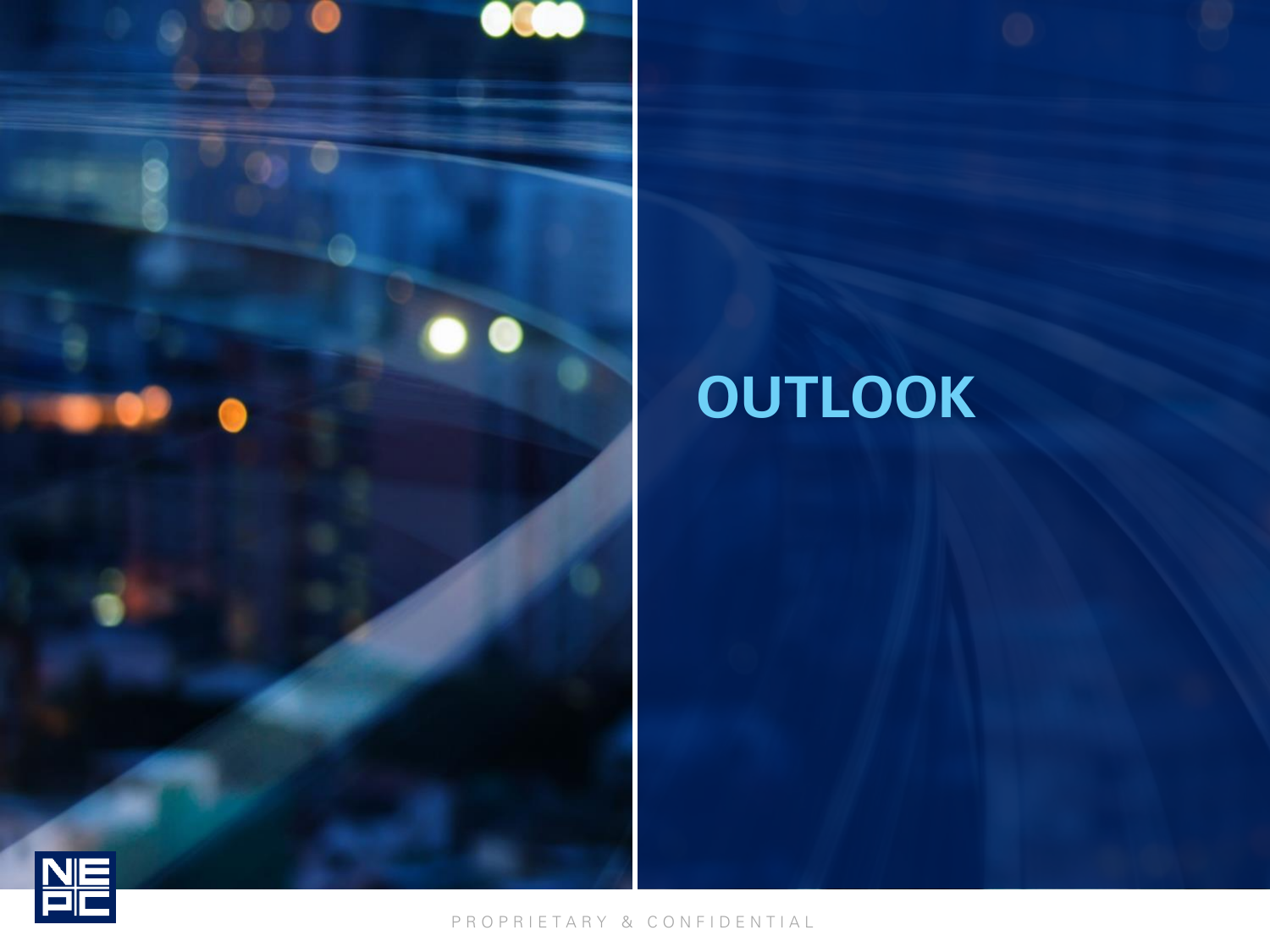### **INVESTMENT THREATS REMAIN**

- **The change in interest rates is the greatest investment concern among respondents**
- **Inflation concerns persist, however, healthcare organizations have generally avoided taking action as a result**





#### **Where will Interest Rates go? Has the prospect of Inflation resulted in Where will Interest Rates go? changes to Investments?**



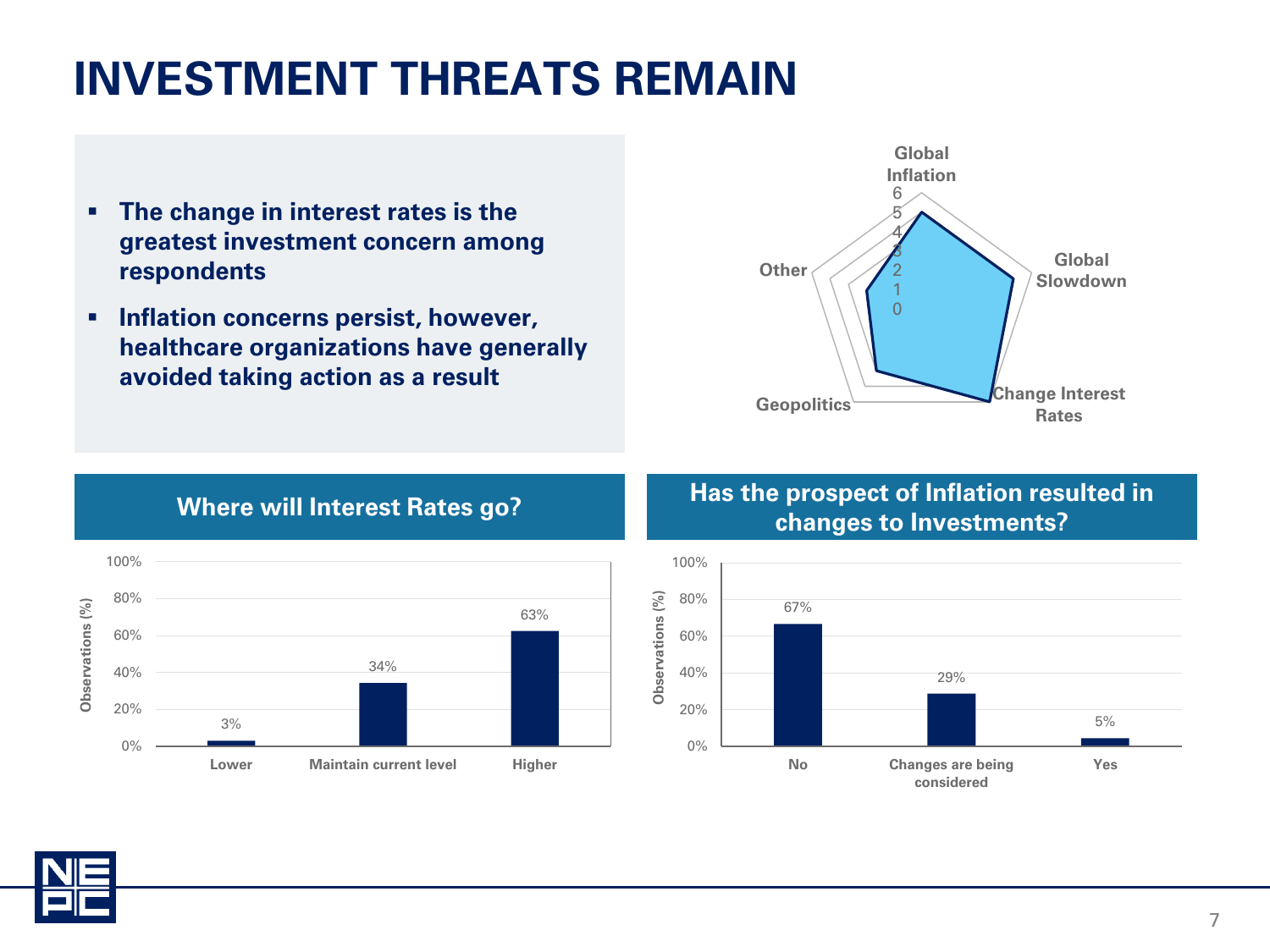### **HEALTHCARE'S OPTIMISTIC OUTLOOK**



### **How will the S&P 500 perform in 2021?**

- **Healthcare organizations are optimistic about equity markets in 2021**
- **Respondents are also bullish on private markets with 46% planning on increasing their exposure**

#### **Asset Allocation Trends**

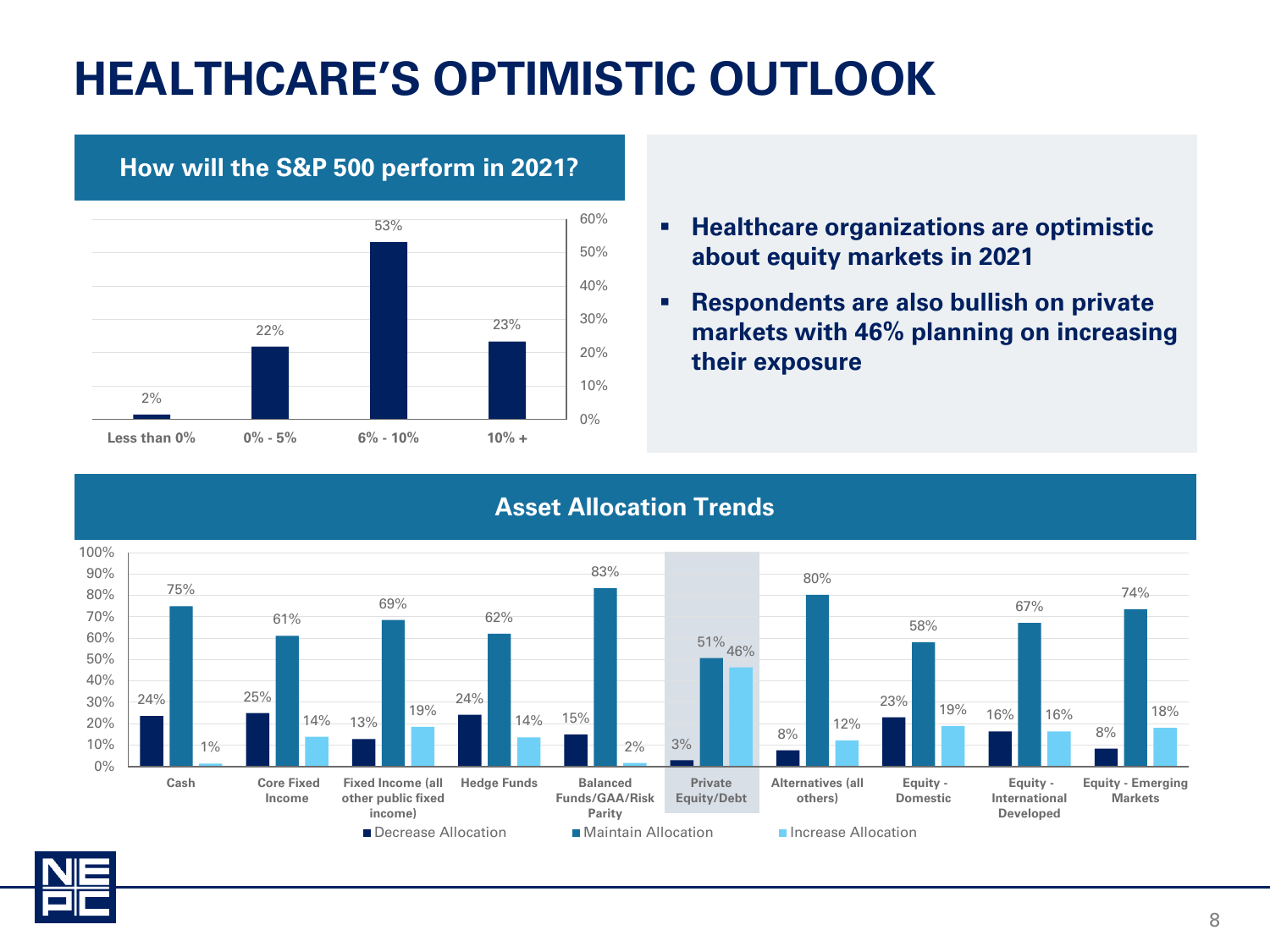### **NEW THEMES EMERGING**



#### **How important is ESG or impact investing? Has your organization formalized DEI goals into your investment program?**



#### **What is your interest in Healthcare Strategic Investing?**



▪ **ESG, DEI and Healthcare Strategic Investing are garnering more attention from healthcare organizations today**

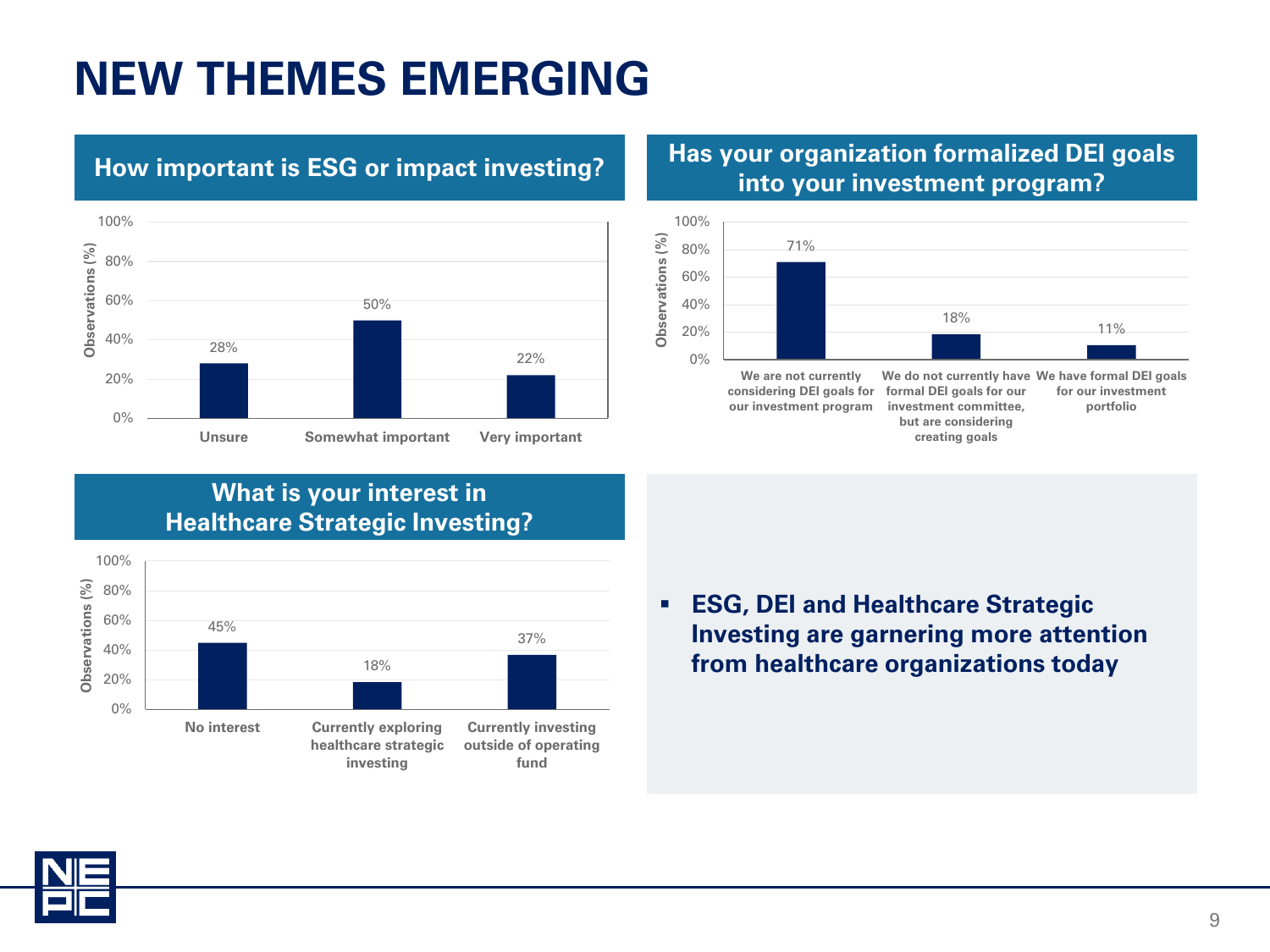### **POST-COVID OPERATING TRENDS**

#### 80% 56% Observations (%) **Observations (%)** 60% 44% 40% 20% 0% **No Yes**

**As a result of the pandemic, did you take cost cutting measures?**

#### **Were you able to resume retirement plan contributions and/or re-hire staff in 2021?**



#### **How does your burn rate in 2021 compare to 6/30/2020?**



▪ **Cost cutting measures taken to combat the effects of the pandemic have largely been reversed**

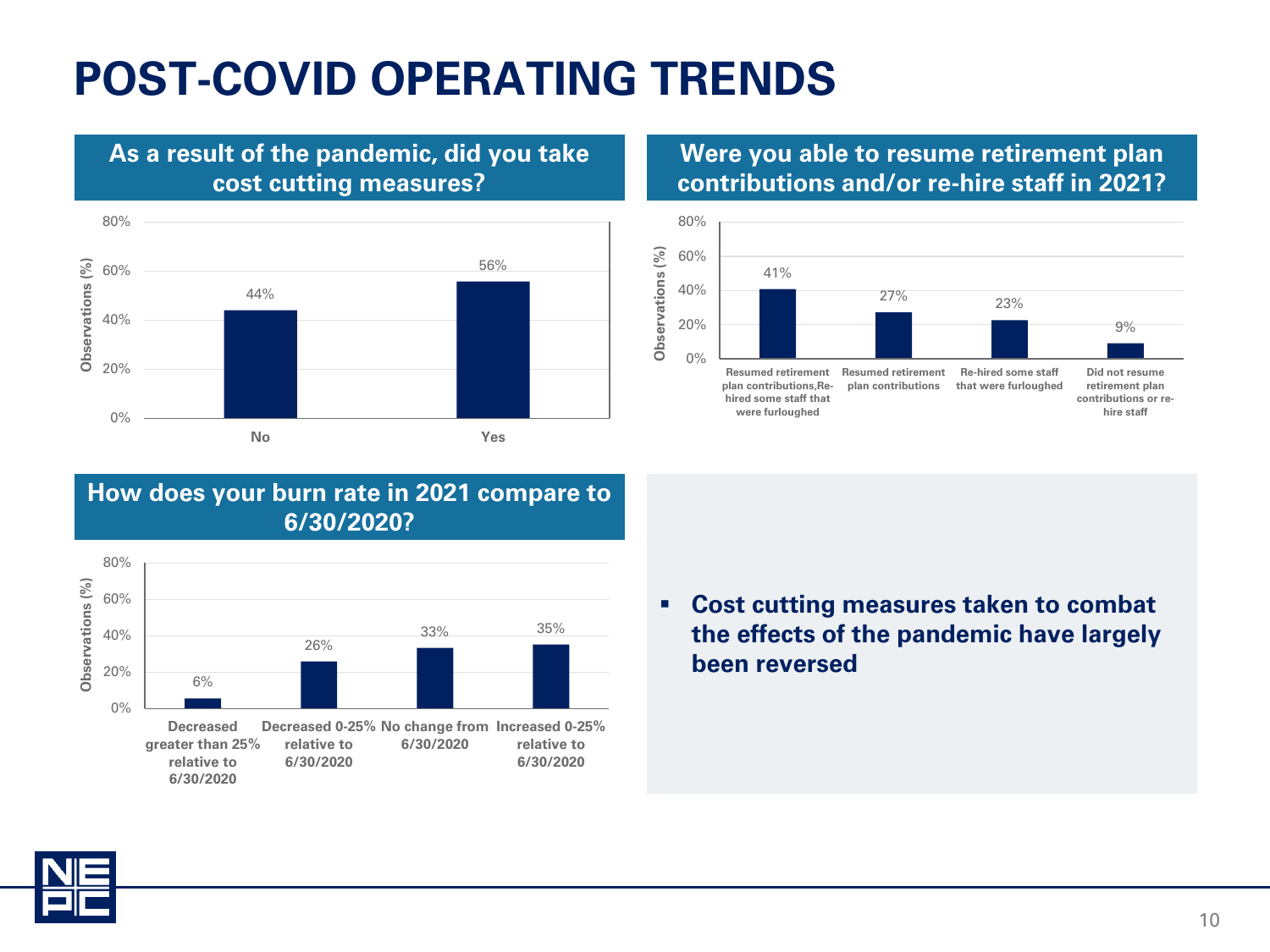

### **ADDITIONAL ANALYSIS**

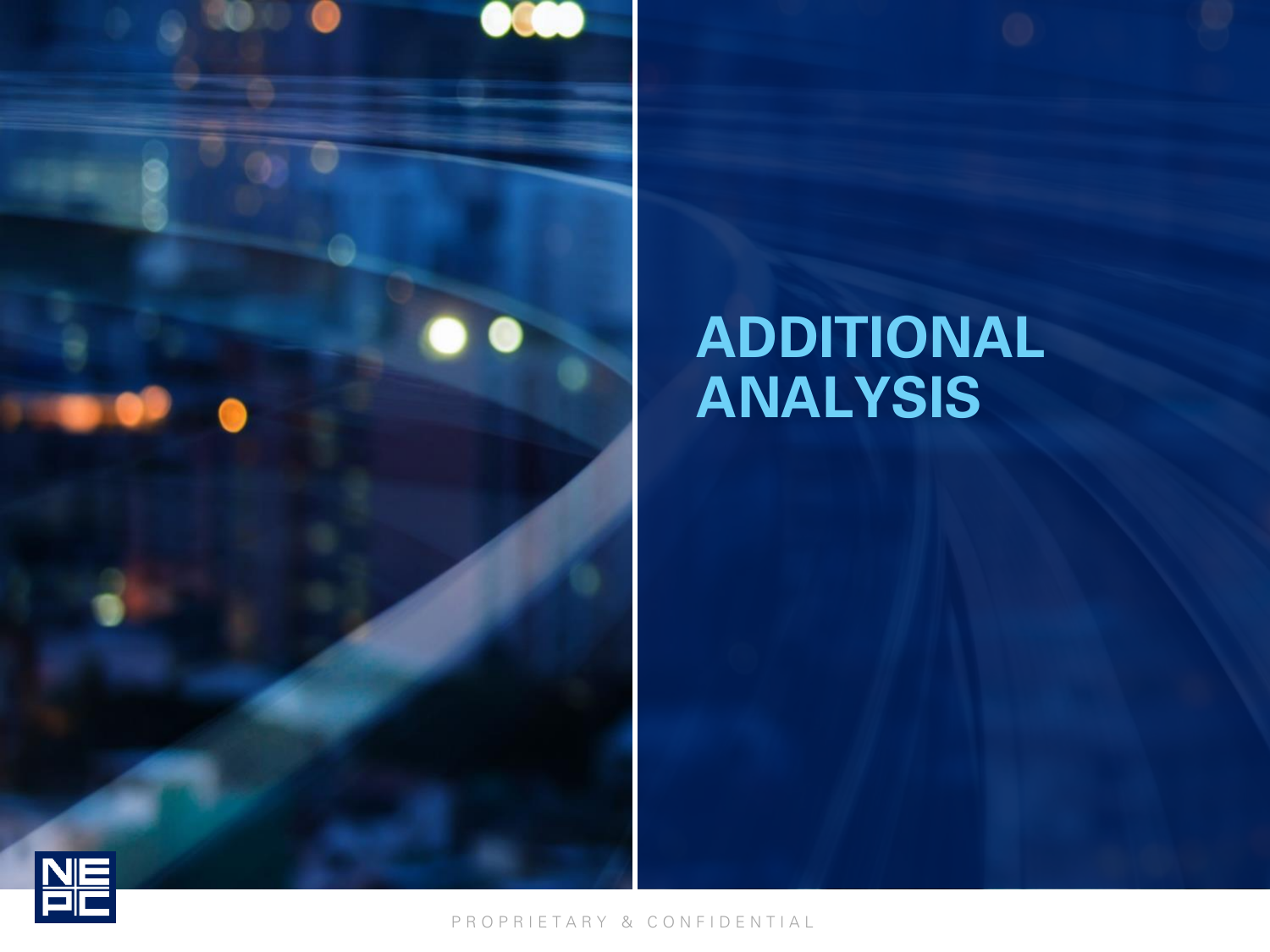### **ACTUAL RETURNS RELATIVE TO SYSTEM METRICS** 1 YEAR ANNUALIZED RETURNS AS OF 12/31/2020

**Highly rated systems generated marginally** 

**higher returns**

**Wide dispersion of returns generated across the spectrum of portfolio sizes**



#### **DCOH had a less defined influence on returns**

Other BBB- BBB BBB+ A- A A+ AA- AA AA+



#### **Over the last year, Debt to Cap had no meaningful correlation with returns**





0%

5%

10%

**Annualized 1 Yr. Ret. (%)**

Annualized 1 Yr. Ret. (%)

15%

20%

25%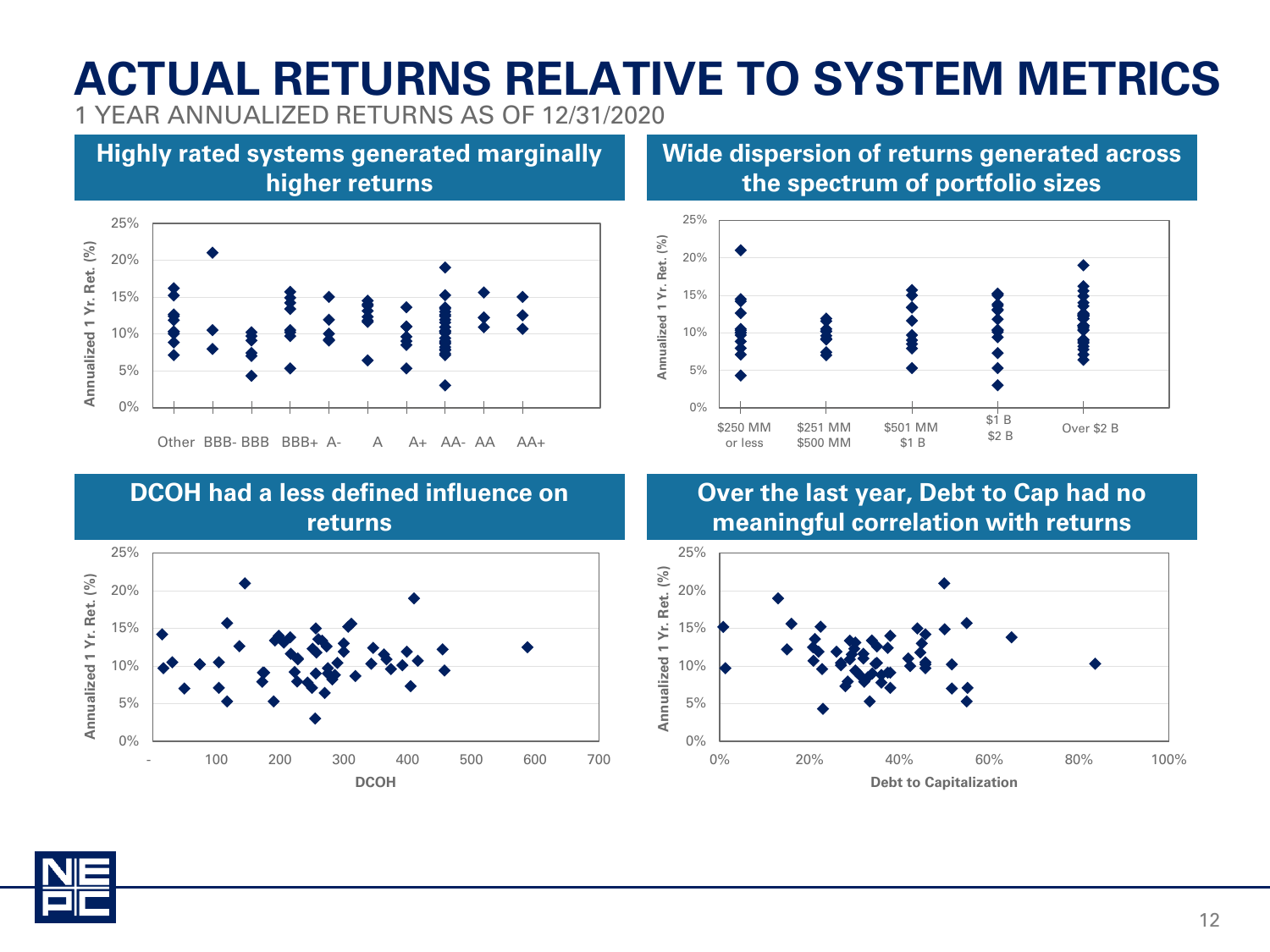### **EXPECTED RISK VS. DCOH AND QUALITY**



**Portfolio risk exposure appears to have increased over the prior year**

- **Following consecutive years observing a reduction in investment risk, healthcare portfolios are reflecting an increased risk posture in 2021**
- **More highly rated systems reflect a higher risk profile**

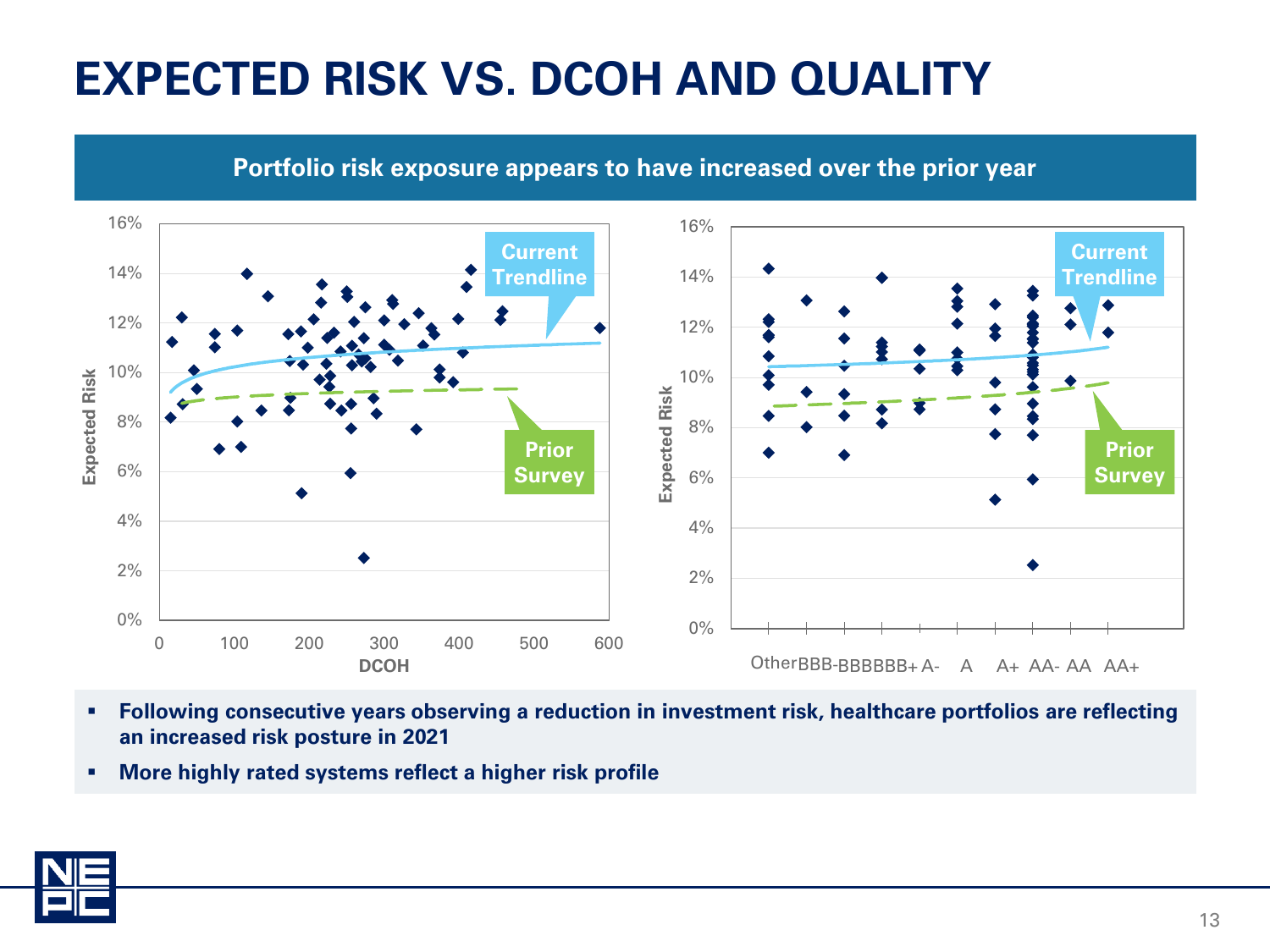### **ASSET ALLOCATION VS. DCOH**



#### **FIXED INCOME: Utilization was consistent YoY**



- **Equity exposure generally increased at the expense of alternatives, particularly hedge funds**
- **Fixed income utilization remained prominent, however, core bond exposure increased while non-core bonds decreased** <sup>0</sup>

#### **ALTERNATIVES: Slight decrease observed YoY**



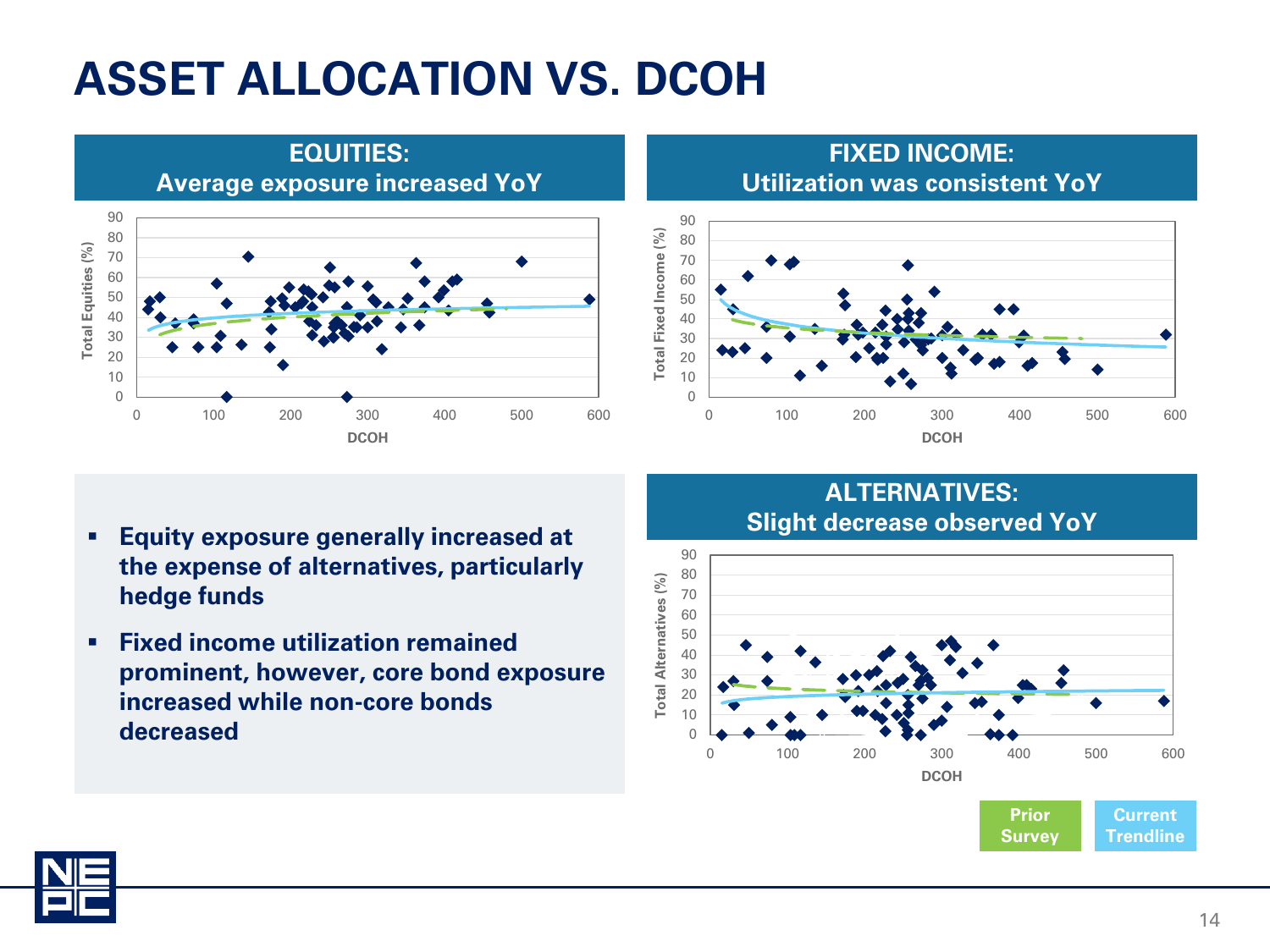

## **APPENDIX**

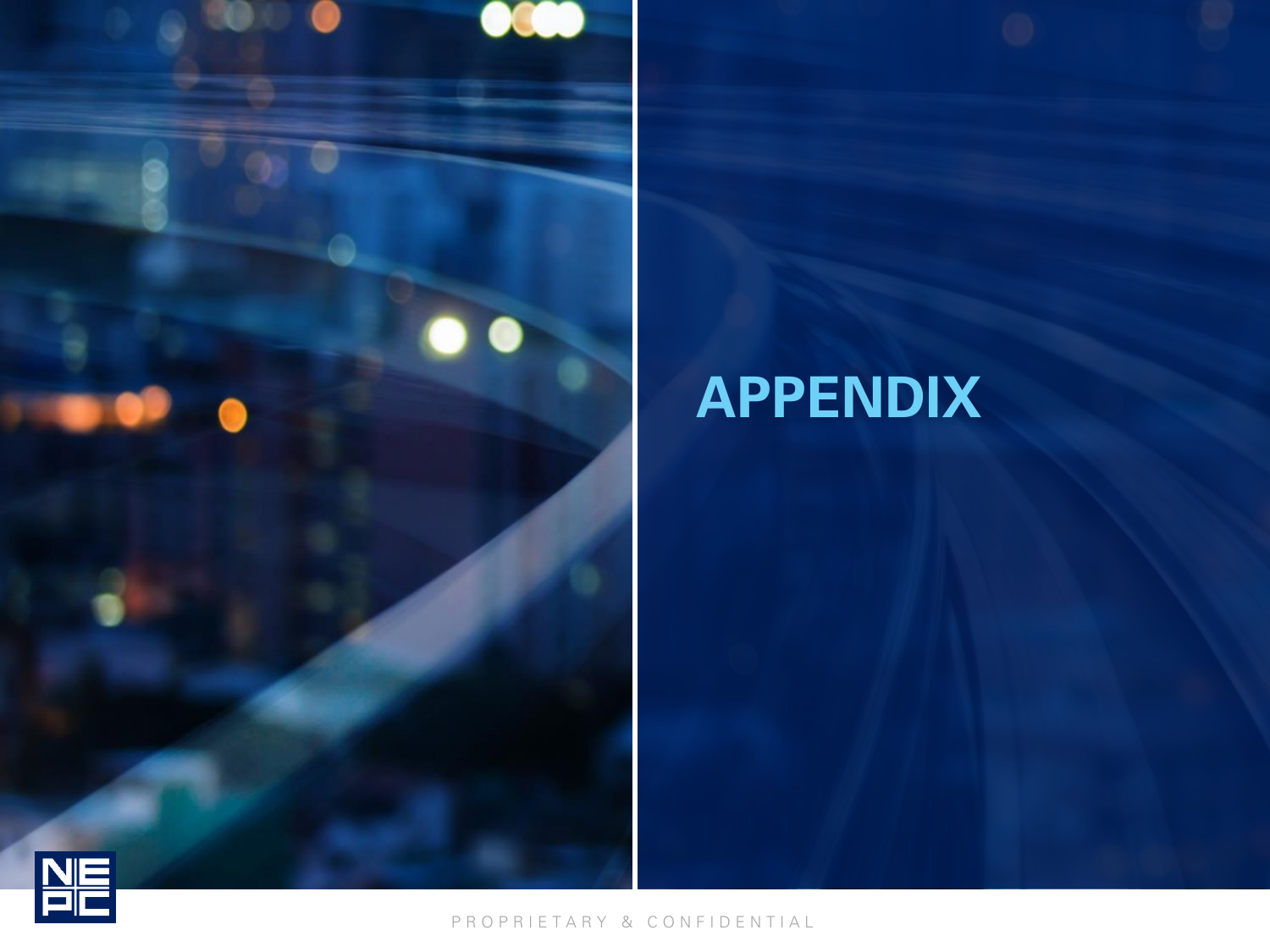### **EQUITIES**

**Respondents with high DCOH generally hold sizeable equity exposure** Total Equities (%) **Total Equities (%)** 100 200 300 400 500 600 700 **DCOH**

**US Equity exposure is material and has increased relative to prior year**



**Int'l Dev Equity usage appears meaningful, but generally less than 25% EME usage remains stable** 





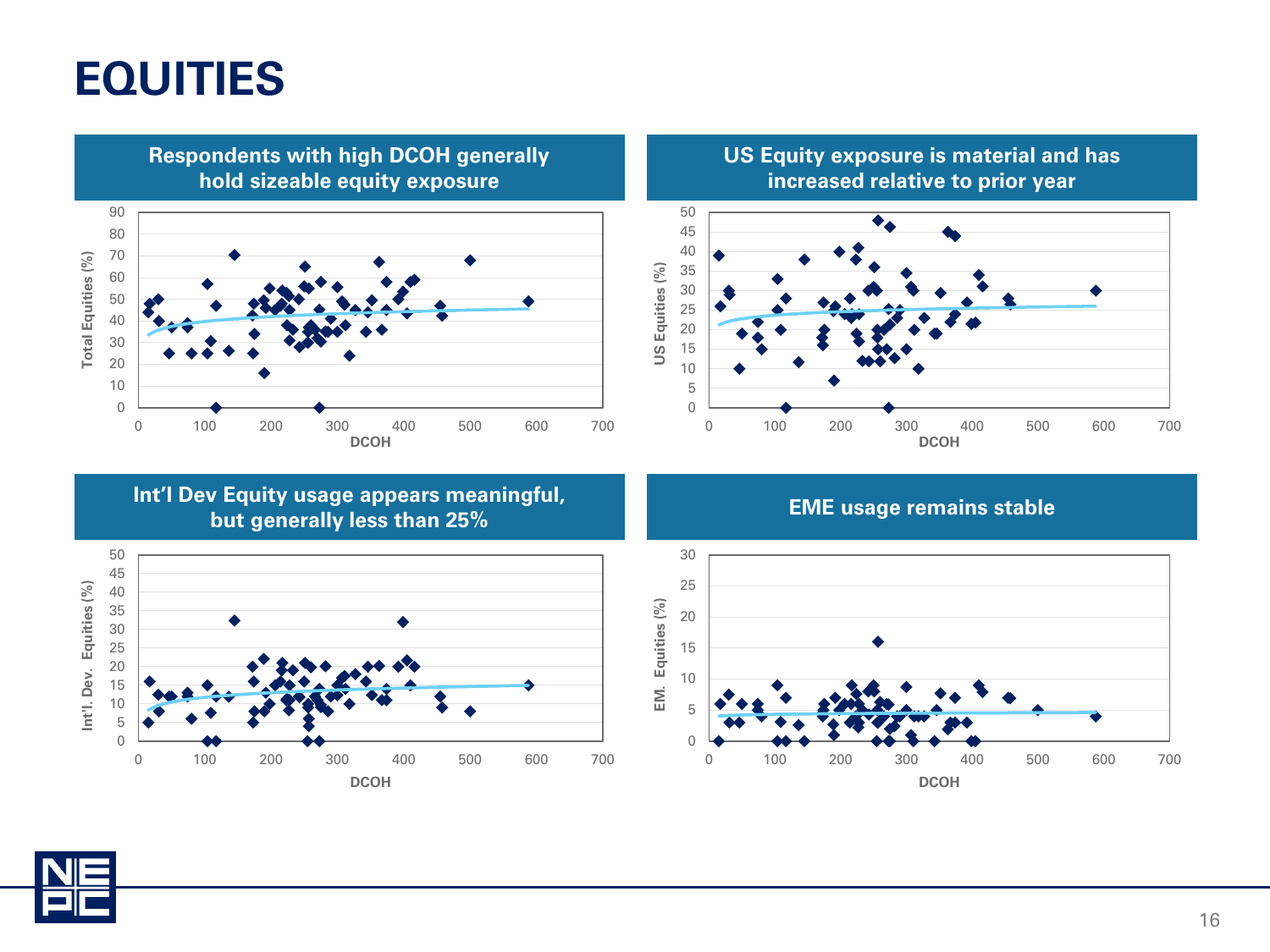### **FIXED INCOME**



**Non-core allocations are utilized less consistently and generally below 30% of assets**



**Total Fixed Income exposure declines as DCOH increases**



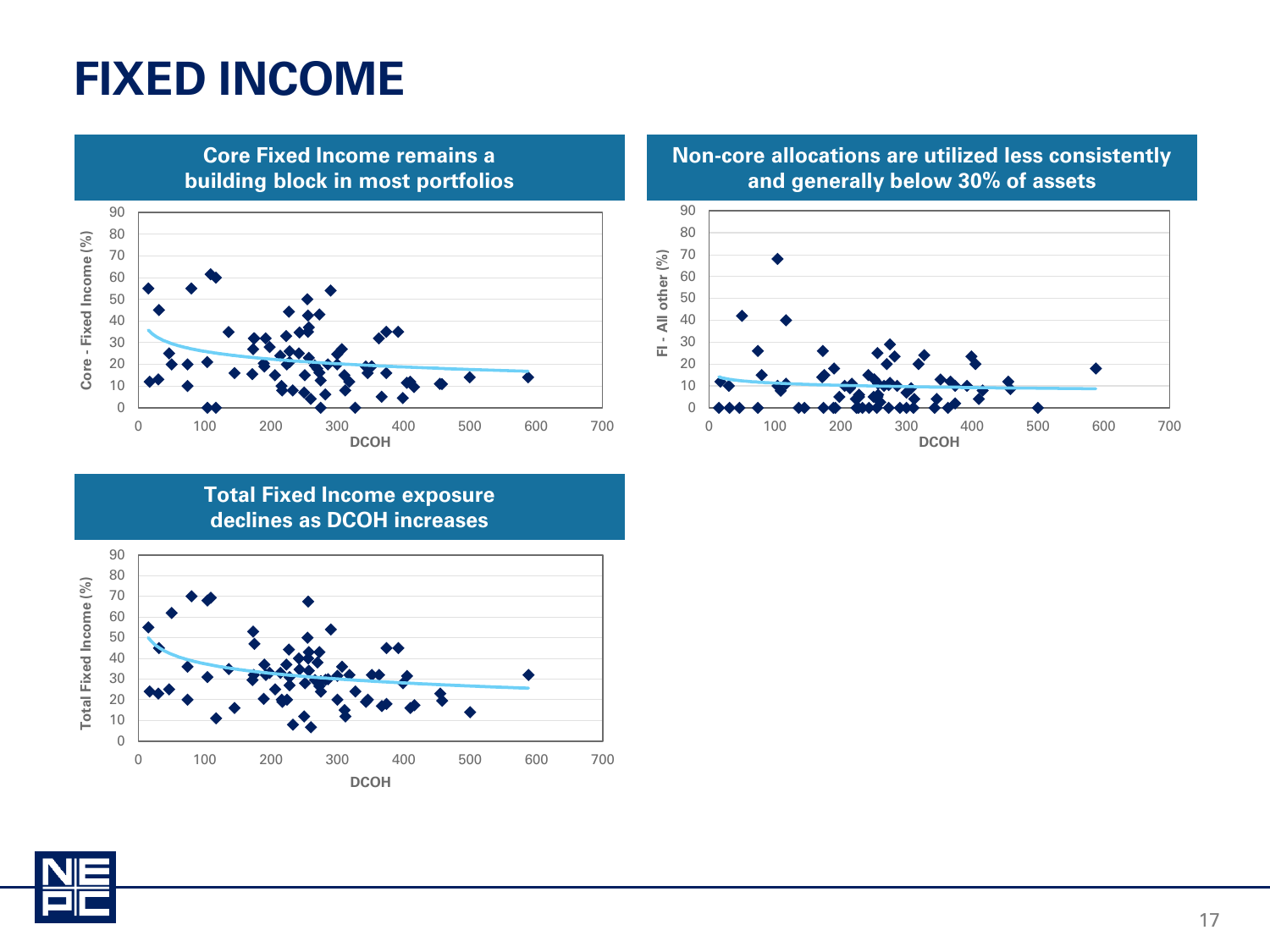### **ALTERNATIVE INVESTMENTS**



**Private Markets exposure is evident across the spectrum of DCOH**



**Allocation to other Alternatives varies All observations below 50%**





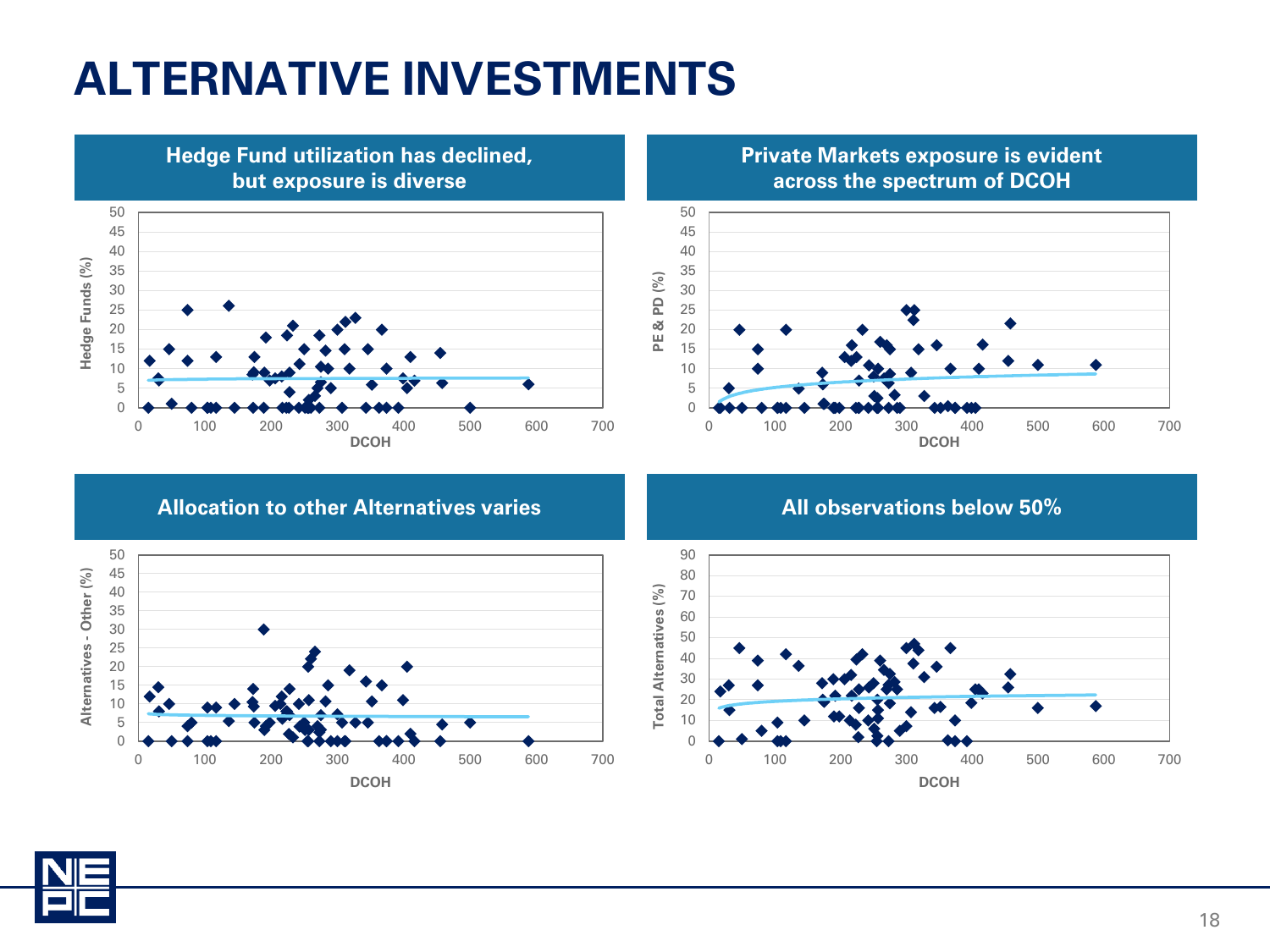### **ABOUT THE SURVEY**

- **NEPC's annual Healthcare Operating Funds Survey examines how healthcare operating pools are invested**
- **NEPC's Healthcare Practice Group conducted the online survey during April and May 2021**
- **81 healthcare funds, representing 75 organizations, participated in this years' survey**
	- ‒ Respondents were primarily chief financial officers, treasurers and investment-related staff of healthcare organizations
	- ‒ Investment Pool Assets Under Management (AUM) ranged from under \$250 million to over \$2 billion
	- ‒ Median Days Cash on Hand (DCOH) of respondents: 253
	- ‒ Median Debt to Capitalization ratio of respondents: 33%